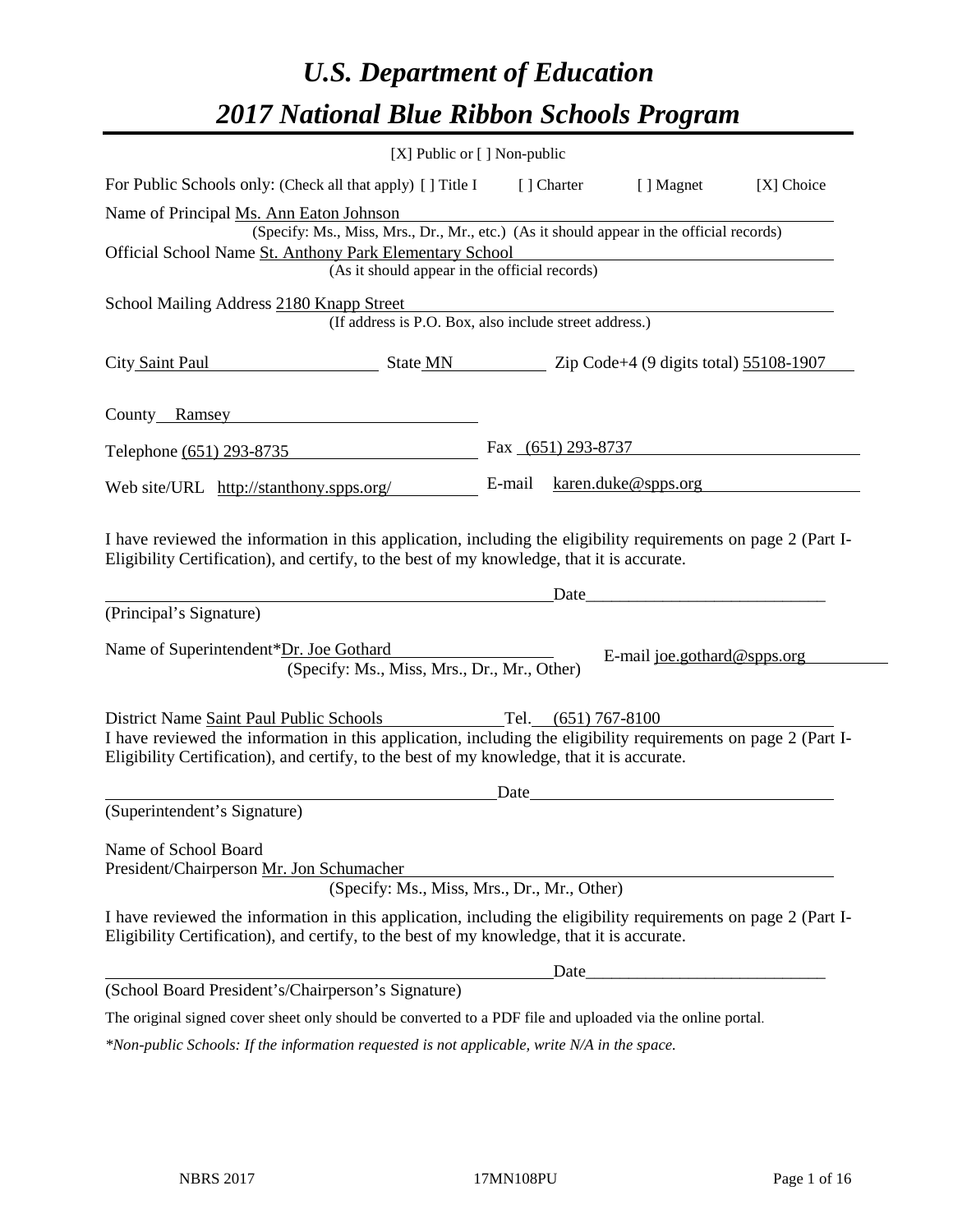The signatures on the first page of this application (cover page) certify that each of the statements below, concerning the school's eligibility and compliance with U.S. Department of Education and National Blue Ribbon Schools requirements, are true and correct.

- 1. The school configuration includes one or more of grades K-12. (Schools on the same campus with one principal, even a K-12 school, must apply as an entire school.)
- 2. All nominated public schools must meet the state's performance targets in reading (or English language arts) and mathematics and other academic indicators (i.e., attendance rate and graduation rate), for the all students group and all subgroups, including having participation rates of at least 95 percent using the most recent accountability results available for nomination.
- 3. To meet final eligibility, all nominated public schools must be certified by states prior to September 2017 in order to meet all eligibility requirements. Any status appeals must be resolved at least two weeks before the awards ceremony for the school to receive the award.
- 4. If the school includes grades 7 or higher, the school must have foreign language as a part of its curriculum.
- 5. The school has been in existence for five full years, that is, from at least September 2011 and each tested grade must have been part of the school for the past three years.
- 6. The nominated school has not received the National Blue Ribbon Schools award in the past five years: 2012, 2013, 2014, 2015, or 2016.
- 7. The nominated school has no history of testing irregularities, nor have charges of irregularities been brought against the school at the time of nomination. The U.S. Department of Education reserves the right to disqualify a school's application and/or rescind a school's award if irregularities are later discovered and proven by the state.
- 8. The nominated school has not been identified by the state as "persistently dangerous" within the last two years.
- 9. The nominated school or district is not refusing Office of Civil Rights (OCR) access to information necessary to investigate a civil rights complaint or to conduct a district-wide compliance review.
- 10. The OCR has not issued a violation letter of findings to the school district concluding that the nominated school or the district as a whole has violated one or more of the civil rights statutes. A violation letter of findings will not be considered outstanding if OCR has accepted a corrective action plan from the district to remedy the violation.
- 11. The U.S. Department of Justice does not have a pending suit alleging that the nominated school or the school district as a whole has violated one or more of the civil rights statutes or the Constitution's equal protection clause.
- 12. There are no findings of violations of the Individuals with Disabilities Education Act in a U.S. Department of Education monitoring report that apply to the school or school district in question; or if there are such findings, the state or district has corrected, or agreed to correct, the findings.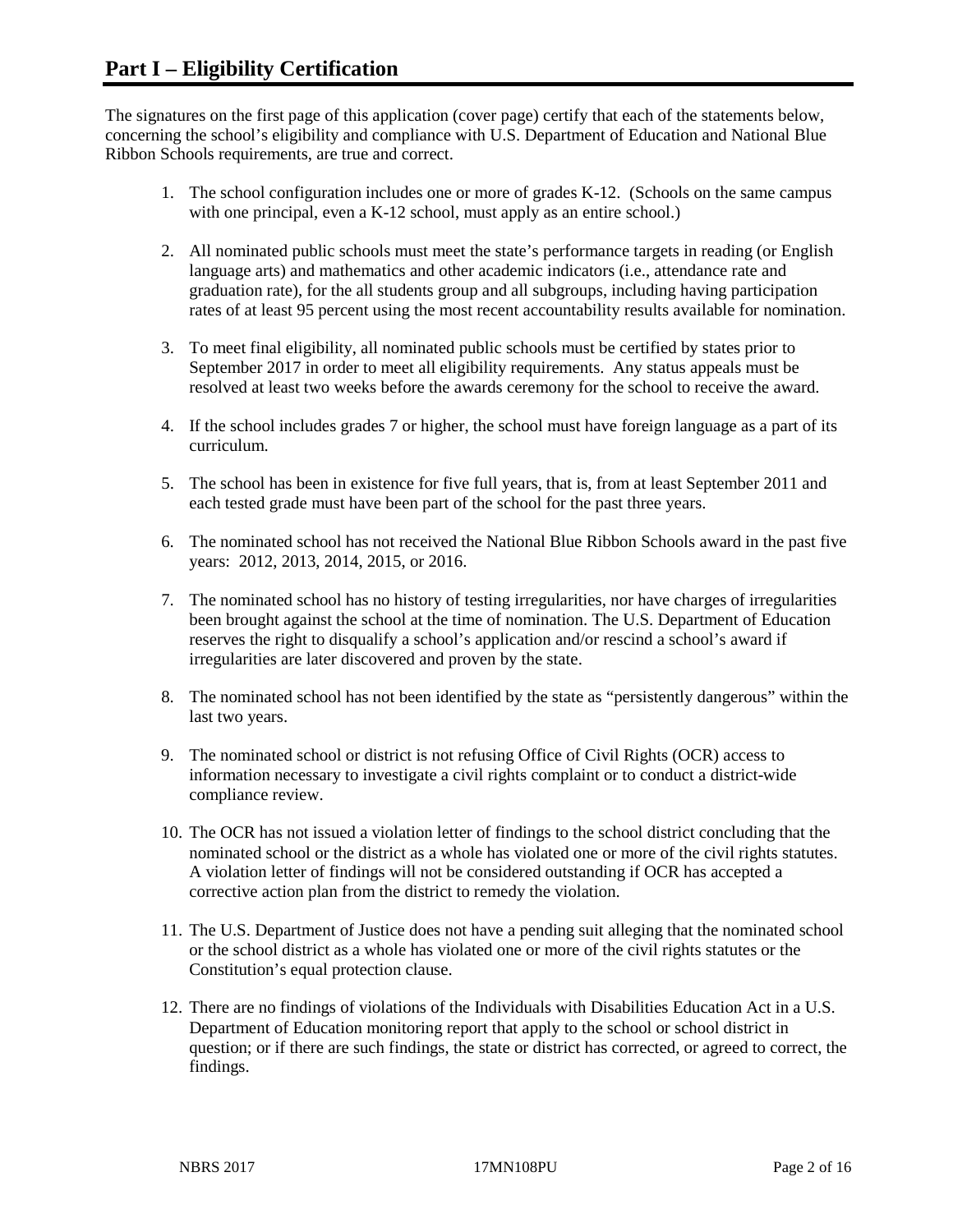#### **Data should be provided for the most recent school year (2016-2017) unless otherwise stated.**

# **DISTRICT**

1. Number of schools in the district  $\frac{42}{2}$  Elementary schools (includes K-8) (per district designation): 7 Middle/Junior high schools 9 High schools 0 K-12 schools

58 TOTAL

**SCHOOL** (To be completed by all schools)

2. Category that best describes the area where the school is located:

[X] Urban or large central city [ ] Suburban with characteristics typical of an urban area

- [ ] Suburban
- [ ] Small city or town in a rural area
- [ ] Rural
- 3. Number of students as of October 1, 2016 enrolled at each grade level or its equivalent in applying school:

| Grade                           | # of         | # of Females | <b>Grade Total</b> |
|---------------------------------|--------------|--------------|--------------------|
|                                 | <b>Males</b> |              |                    |
| <b>PreK</b>                     | 0            | $\theta$     | 0                  |
| $\mathbf K$                     | 53           | 42           | 95                 |
| 1                               | 42           | 48           | 90                 |
| $\boldsymbol{2}$                | 45           | 41           | 86                 |
| 3                               | 34           | 45           | 79                 |
| 4                               | 36           | 48           | 84                 |
| 5                               | 32           | 51           | 83                 |
| 6                               | $\theta$     | 0            | $\theta$           |
| 7                               | 0            | 0            | 0                  |
| 8                               | 0            | 0            | 0                  |
| 9                               | 0            | 0            | 0                  |
| 10                              | 0            | 0            | 0                  |
| 11                              | 0            | 0            | $\mathbf{\Omega}$  |
| 12 or higher                    | 0            | 0            | 0                  |
| <b>Total</b><br><b>Students</b> | 242          | 275          | 517                |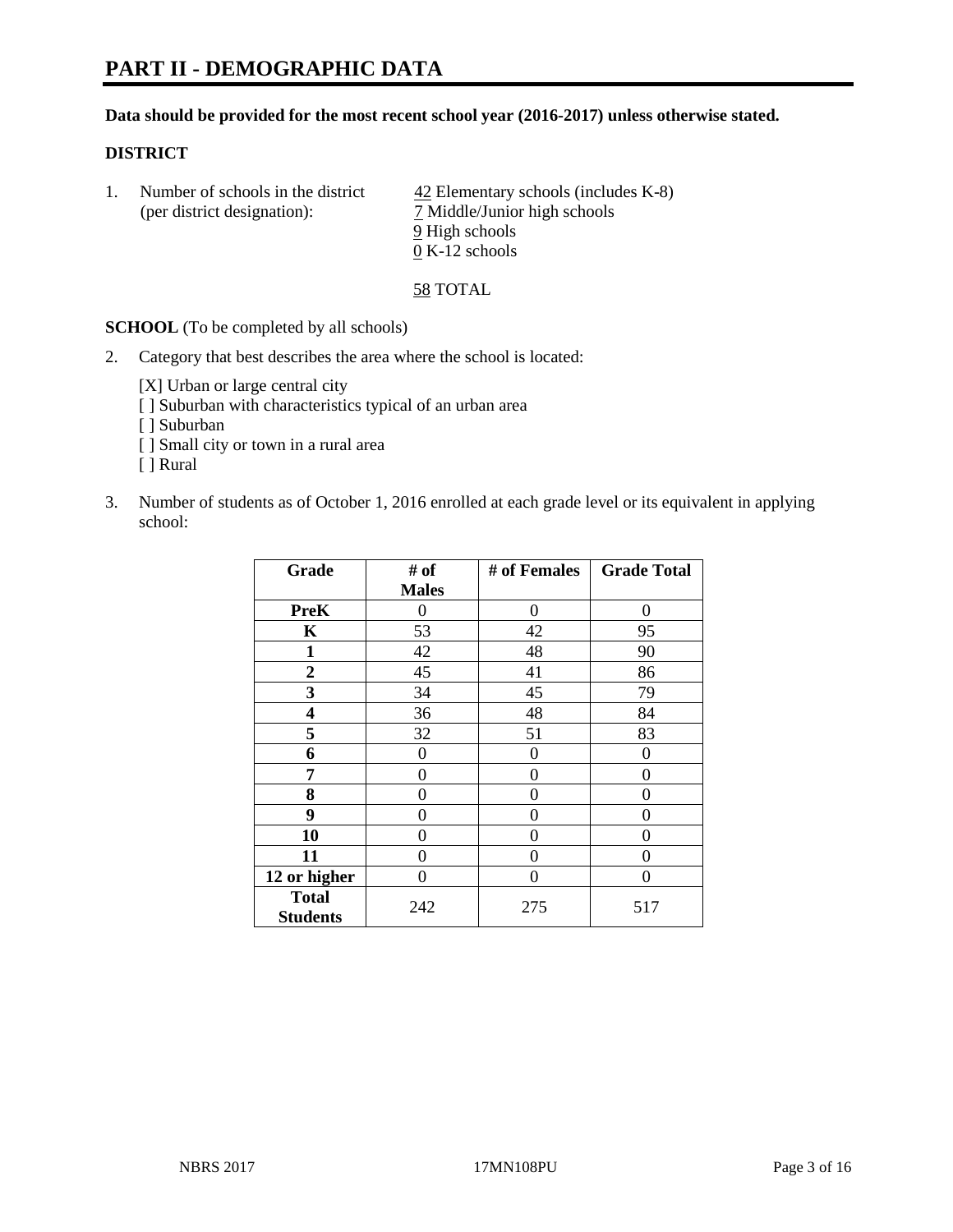the school: 11 % Asian

4. Racial/ethnic composition of  $\qquad 0 \%$  American Indian or Alaska Native 11 % Black or African American 7 % Hispanic or Latino 0 % Native Hawaiian or Other Pacific Islander 63 % White 7 % Two or more races **100 % Total**

(Only these seven standard categories should be used to report the racial/ethnic composition of your school. The Final Guidance on Maintaining, Collecting, and Reporting Racial and Ethnic Data to the U.S. Department of Education published in the October 19, 2007 *Federal Register* provides definitions for each of the seven categories.)

5. Student turnover, or mobility rate, during the 2015 – 2016 school year: 9%

This rate should be calculated using the grid below. The answer to (6) is the mobility rate.

| <b>Steps For Determining Mobility Rate</b>         | Answer |  |
|----------------------------------------------------|--------|--|
| (1) Number of students who transferred to          |        |  |
| the school after October 1, 2015 until the         | 9      |  |
| end of the 2015-2016 school year                   |        |  |
| (2) Number of students who transferred             |        |  |
| <i>from</i> the school after October 1, 2015 until | 38     |  |
| the end of the 2015-2016 school year               |        |  |
| (3) Total of all transferred students [sum of      | 47     |  |
| rows $(1)$ and $(2)$ ]                             |        |  |
| (4) Total number of students in the school as      | 523    |  |
| of October 1, 2015                                 |        |  |
| (5) Total transferred students in row (3)          | 0.090  |  |
| divided by total students in row (4)               |        |  |
| $(6)$ Amount in row $(5)$ multiplied by 100        | q      |  |

6. English Language Learners (ELL) in the school:  $19\%$ 

98 Total number ELL

Specify each non-English language represented in the school (separate languages by commas): Somali, Hmong, Spanish, Nepali, Mandarin, Tamil, Arabic, Hindi (plus 25 other students speaking 21 other languages)

- 7. Students eligible for free/reduced-priced meals: 22 % Total number students who qualify:  $114$
- 8. Students receiving special education services: 7 %

34 Total number of students served

Indicate below the number of students with disabilities according to conditions designated in the Individuals with Disabilities Education Act. Do not add additional conditions. It is possible that students may be classified in more than one condition.

| 0 Autism                | $\underline{0}$ Orthopedic Impairment     |
|-------------------------|-------------------------------------------|
| 0 Deafness              | 3 Other Health Impaired                   |
| 0 Deaf-Blindness        | 10 Specific Learning Disability           |
| 1 Emotional Disturbance | 25 Speech or Language Impairment          |
| 1 Hearing Impairment    | <b>0</b> Traumatic Brain Injury           |
| 0 Mental Retardation    | $Q$ Visual Impairment Including Blindness |
| 0 Multiple Disabilities | 3 Developmentally Delayed                 |
|                         |                                           |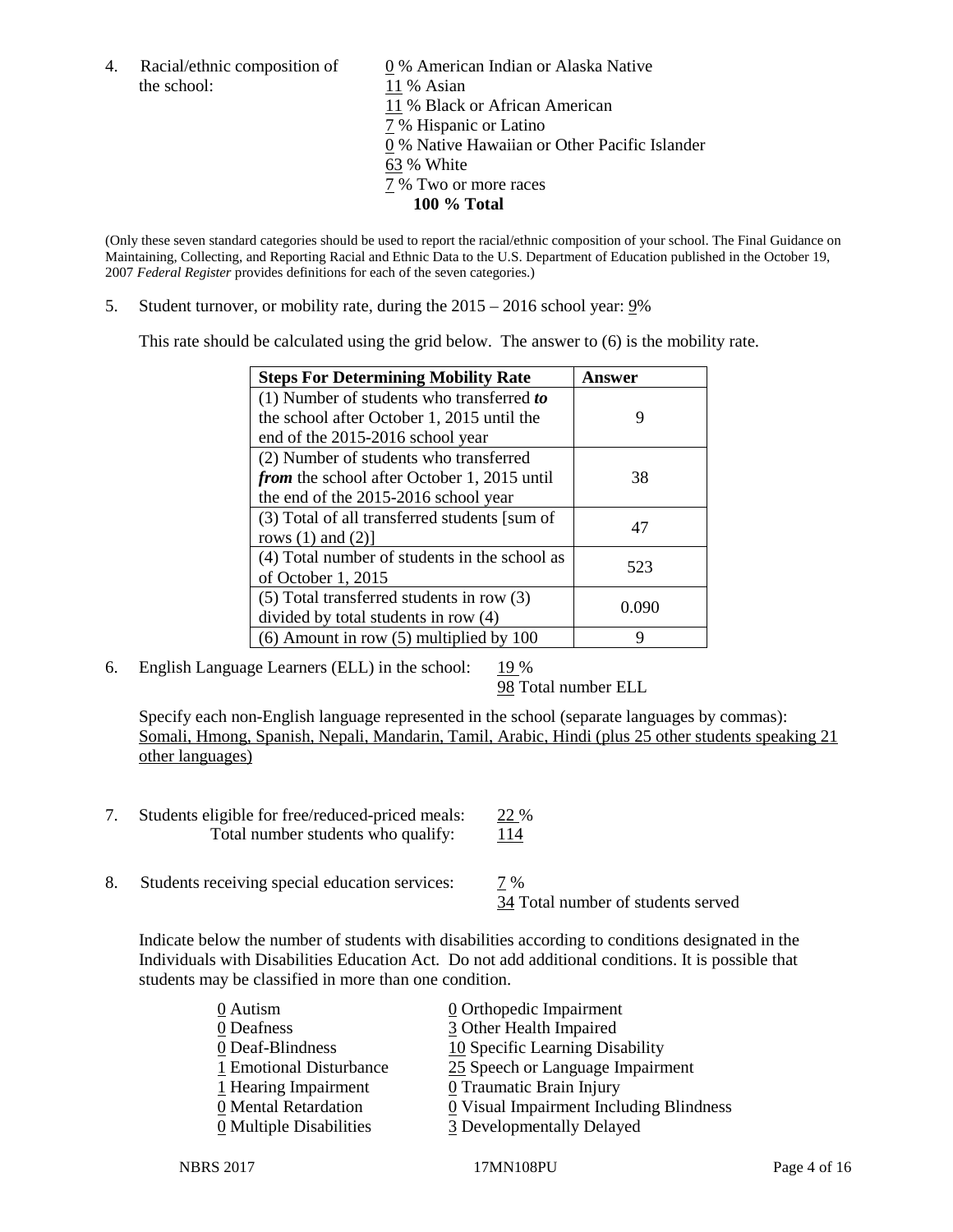- 9. Number of years the principal has been in her/his position at this school: 9
- 10. Use Full-Time Equivalents (FTEs), rounded to nearest whole numeral, to indicate the number of school staff in each of the categories below:

|                                        | <b>Number of Staff</b>   |  |  |
|----------------------------------------|--------------------------|--|--|
| Administrators                         |                          |  |  |
| Classroom teachers including those     |                          |  |  |
| teaching high school specialty         | 20                       |  |  |
| subjects                               |                          |  |  |
| Resource teachers/specialists/coaches  |                          |  |  |
| e.g., reading, math, science, special  | 5                        |  |  |
| education, enrichment, technology,     |                          |  |  |
| art, music, physical education, etc.   |                          |  |  |
| Paraprofessionals under the            |                          |  |  |
| supervision of a licensed professional | $\overline{\mathcal{L}}$ |  |  |
| supporting single, group, or classroom |                          |  |  |
| students.                              |                          |  |  |
| Student support personnel              |                          |  |  |
| e.g., guidance counselors, behavior    |                          |  |  |
| interventionists, mental/physical      |                          |  |  |
| health service providers,              | 3                        |  |  |
| psychologists, family engagement       |                          |  |  |
| liaisons, career/college attainment    |                          |  |  |
| coaches, etc.                          |                          |  |  |

- 11. Average student-classroom teacher ratio, that is, the number of students in the school divided by the FTE of classroom teachers, e.g., 22:1 26:1
- 12. Show daily student attendance rates. Only high schools need to supply yearly graduation rates.

| <b>Required Information</b> | 2015-2016 | 2014-2015 | 2013-2014 | 2012-2013 |     |
|-----------------------------|-----------|-----------|-----------|-----------|-----|
| Daily student attendance    | 96%       | 96%       | 96%       | 96%       | 96% |
| High school graduation rate | 0%        | 0%        | 0%        | 9%        | 0%  |

#### 13. **For high schools only, that is, schools ending in grade 12 or higher.**

Show percentages to indicate the post-secondary status of students who graduated in Spring 2016.

| <b>Post-Secondary Status</b>                  |    |
|-----------------------------------------------|----|
| Graduating class size                         |    |
| Enrolled in a 4-year college or university    | 0% |
| Enrolled in a community college               | 0% |
| Enrolled in career/technical training program | 0% |
| Found employment                              | 0% |
| Joined the military or other public service   | 0% |
| <b>Other</b>                                  | 0/ |

14. Indicate whether your school has previously received a National Blue Ribbon Schools award. Yes No X

If yes, select the year in which your school received the award.

15. In a couple of sentences, provide the school's mission or vision statement.

Our mission is to provide a well-rounded, quality education that develops the whole child to become a lifelong learner and global citizen.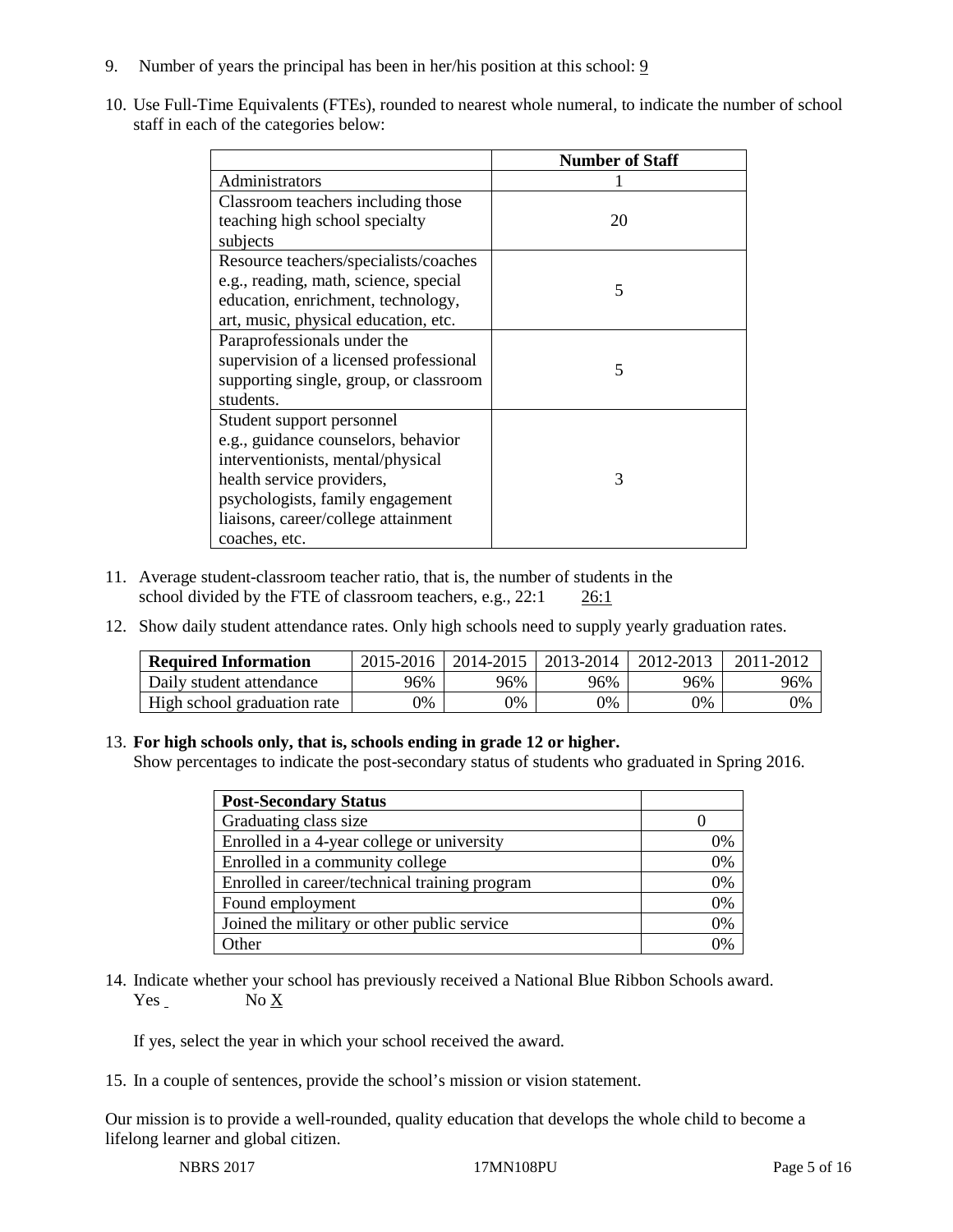16. **For public schools only**, if the school is a magnet, charter, or choice school, explain how students are chosen to attend.

Neighborhood students have priority but enrollment is open to any Minnesota student. Families enroll through the St. Paul Public Schools Student Placement office.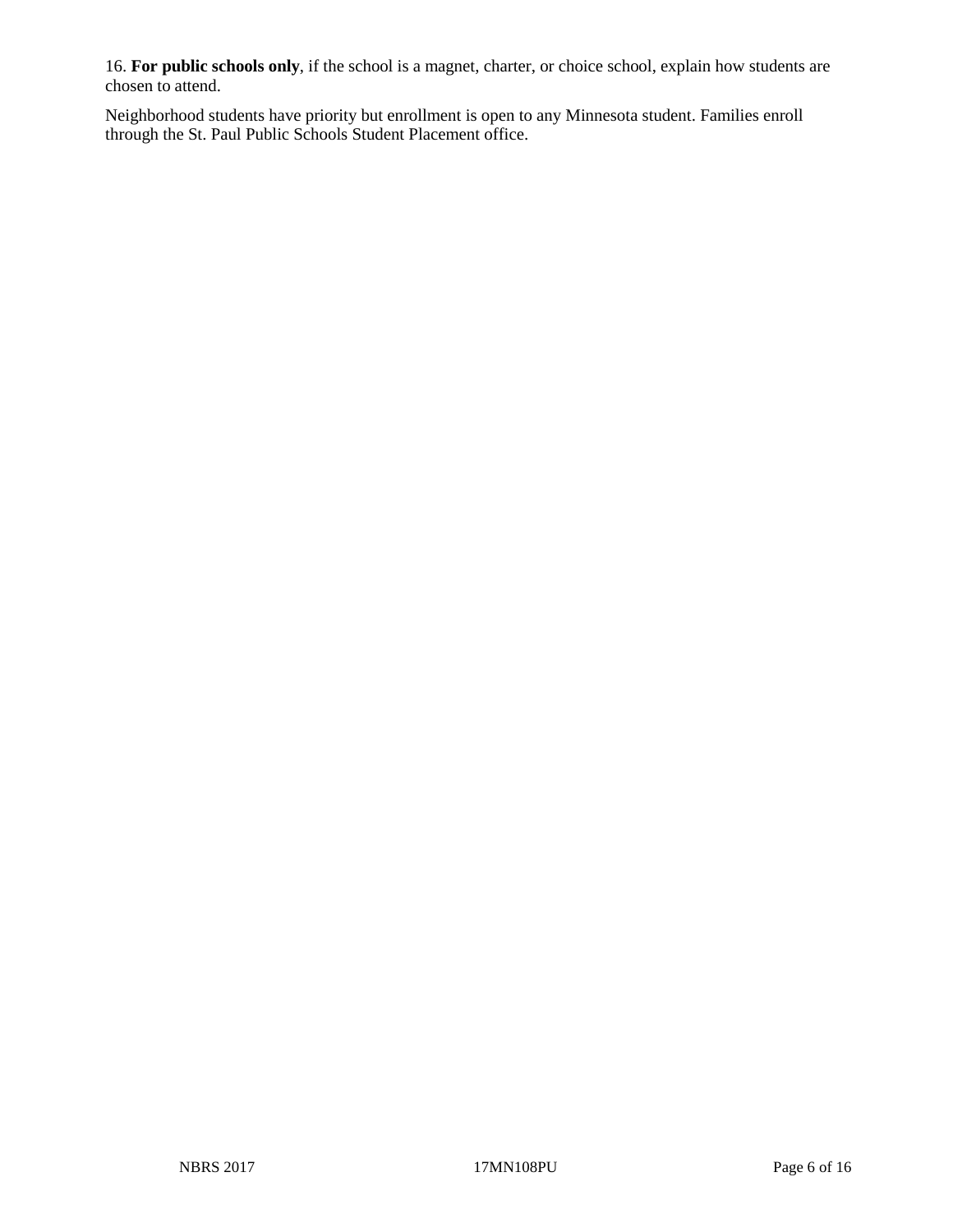# **PART III – SUMMARY**

When you enter our school, right away you notice a giant ceramic tile mosaic on the wall. The colors and texture are vibrant and full of detail, and every day students walk past, touch and analyze the mosaic. They see new things with each look. The wall-mounted art piece was a collaboration between students, our visual art specialist, and neighborhood craftspeople. It is a perfect metaphor for our school: colorful, detailed, exciting and engaging.

St. Anthony Park Elementary (affectionately known as SAP) is a neighborhood K-5 elementary school that provides a well-rounded, quality education to guide each child to become a lifelong learner and global citizen. Our vision is to join together as a community of teachers, students, and families to create a welcoming, respectful and caring environment where all learners are challenged, motivated and successful. Our school is infused with community spirit and the belief that working together can lead to great accomplishments.

Our school prides itself on its excellence and diversity as well as its focus on environmental education, varied after-school opportunities, and strong community support. Our multicultural student population speaks 29 languages at home and is supported with enrichment and acceleration opportunities integrated in every subject area. We achieve some of the highest standardized test scores in Minnesota. Our school racial equity team leads us in ongoing dialogue about how we serve our students of color. At all grades we teach an inclusion curriculum called "Families All Matter" to help students talk about differences and build understanding. We seek to include absent narratives and non-dominant perspectives in our arts and social studies instruction. The many perspectives and backgrounds of our students enrich and deepen our community when we are deliberate about building connections and understanding. A strong sense of community and a sense of belonging for all students is a key factor in their academic success.

We infuse students with a sense of environmental responsibility through our on-campus native prairie and peace gardens as well as a multi-year environmental stewardship program including trips to our local Langford School Forest, the Mississippi River, Belwin Outdoor Science Center, and Wolf Ridge Environmental Learning Center. After-school opportunities are diverse and responsive to parent and student interests, including Spanish language, theater, science, arts, instrumental music, gymnastics, chess, math, geography, FIRST Lego League, and Destination ImagiNation. Before and after school programming, available for a sliding fee, engages students in hands-on enrichment activities, field trips, physical activities, and homework support.

Committed and highly qualified teachers, specialists and staff, over ninety percent of whom hold Master's degrees, are dedicated to challenging students to develop their talents and to experience continuous academic growth. Individually and as a team, we have participated in professional learning activities to improve our practice in technology integration, environmental learning opportunities, and care of children's mental health, to name a few. SAP teachers work collaboratively to develop learning experiences to address content area standards and meet the skill and interest needs of our students. We use both formative and summative assessment to guide instructional decision-making every day.

Our local Community Foundation calls the elementary school the "gem of the neighborhood". Every day our sign-in book has a long list of adults who have come to volunteer their time and expertise. Active involvement of parents, teachers, local university students, and the broader community in student learning means that the student-to-adult ratio is low. Students can count on volunteers who come to read and discuss books, coach small groups and help them to organize their day. SAP families and neighbors tirelessly fundraise throughout the school year to fund field trips, classroom materials, and all sorts of special projects.

Local colleges have found St. Anthony Park a model school for training future teachers. Students from nearby universities learn best practices while observing our teachers and providing one-on-one help to our students. A university literacy class for preservice teachers meets at SAP twice a week and tutors our students in reading. Each year we host six to eight full-year student teachers. These partnerships create a highly reflective setting for SAP teachers.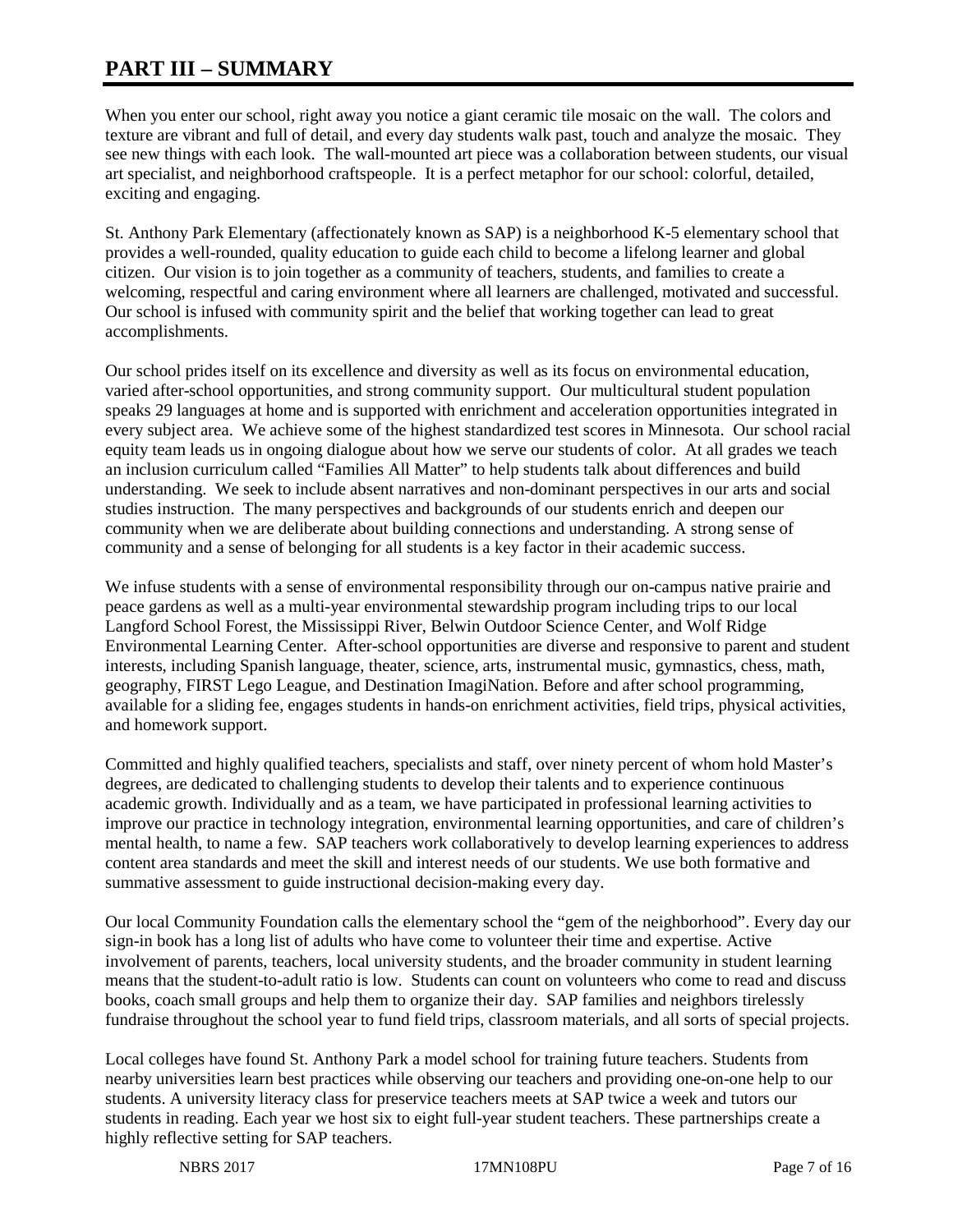Our award-winning district Nutrition Services is known for its healthy, locally-sourced and ethnically diverse menu options for students. We offer breakfast and lunch as well as after school snacks. Our nutrition service staff takes kind and loving care of every individual child. When students enter the lunch line, they know that they'll be taken care of and receive good food.

It is a priority for us at St. Anthony Park to ensure the success of every student. When needed, individual students are supported by speech, special education, and English language teachers, as well as a counselor, nurse, social worker, and occupational therapist. These professionals collaborate with general education teachers to provide intervention and enrichment opportunities so that students can thrive. Our classroom teachers weekly meet in teams to examine student progress and plan classroom supports for students who need them.

At St. Anthony Park Elementary, we know that community is the key to our students' success. That mosaic on our wall represents our parents, staff and community, and the numerous ways that we have together created a vibrant learning environment where students are welcomed, embraced, engaged and challenged, and where ultimately they succeed in becoming their best selves.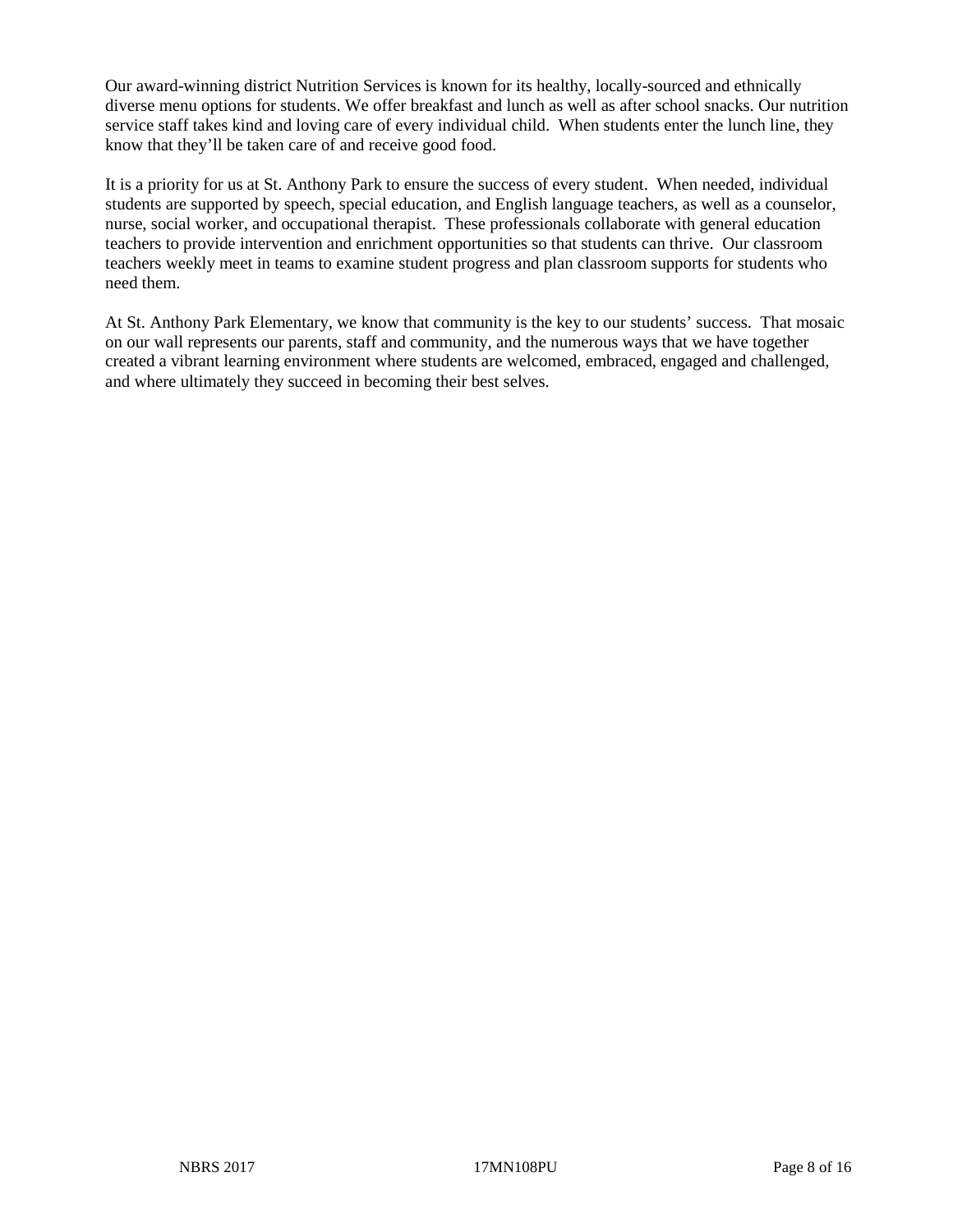# **1. Core Curriculum:**

In core subjects, St. Anthony Park uses a combination of district-adopted curriculum materials and districtdeveloped frameworks to pace our instruction and ensure that all students are being taught the essential skills and knowledge to meet state and national standards. Teachers supplement with selected materials as needed in order to differentiate for student needs or to reflect students' individual interests or cultural backgrounds. Curriculum committees regularly review, revise, and update curriculum in all content areas at both the district and building levels. Ongoing and district and building strategic staff development supports all teachers' development in curricula.

# Kindergarten

Discovering Our World is a kindergarten curriculum designed by the St. Paul Public Schools to create a learning environment that goes beyond standards to develop enthusiastic independent learners. Involving families, cultivating mastery of content and honing critical thinking skills through in-depth investigations cements a strong foundation for lifelong learning. A visit to any of our classrooms would give you a glimpse into an atmosphere where self-esteem is enhanced, safety is affirmed through predictable rituals and routines and self-confidence grows. Students explore indoor and outdoor learning spaces through hands-on investigations, physical movement, and simulations in an interdisciplinary enrichment class incorporating science, engineering, math, and social studies.

# Literacy

Our students are wordsmiths. St. Anthony Park provides rigorous, research-based literacy curriculum to address phonemic awareness, phonics, fluency, vocabulary, comprehension, and oral language. During the course of each day, students participate in reader's workshop, writer's workshop, and a literacy skills time. Whole-group instruction is guided by a district pacing guide, and teachers have the discretion to use materials from adopted curriculum or other sources. Reader's and writer's workshops utilize trade books at appropriate levels for guided reading, shared reading, and independent reading, as well as for mentor texts in a variety of genres. In writing instruction, teachers follow a district framework that is based on writing in particular genres and is aligned with the reader's workshop.

#### **Mathematics**

We follow a district pacing guide for math that is based on state standards, and we use the Everyday Mathematics program as our primary source of materials and lessons. Math is focused on six mathematical content strands: number and numeration; operations and computation; data and chance; measurement and reference frames; geometry; and patterns, functions and algebra. Our program spirals throughout grades, reinforcing concepts and skills. Intervention teachers and classroom teachers work together to develop instruction for students in need of remedial services, incorporating math review and mental math, problem solving and automaticity of math facts. Ensuring that students are mathematically literate is a priority in every classroom. Incorporating reading, writing, speaking, listening, and critical thinking in instruction provides students with opportunities to develop literacy in mathematics while deepening their mathematical knowledge, conceptual understanding, and skills.

#### Science

We hold high expectations for our students to think and act like scientists and engineers. We focus on building both the science content and the inquiry and engineering skills outlined in the Minnesota Academic Science Standards. Our science specialist and classroom teachers provide hands-on, inquiry-based instruction. Experiences in the lab address the state standards and give students numerous opportunities to work above the standard through teacher and student directed investigations. Our science programming is described in-depth in the Strategies for Academic Success section of this application.

#### Social Studies

The Social Studies curriculum focuses on the strands of the National Council for the Social Studies. Students develop as world citizens through their study of government, economics, geography and history.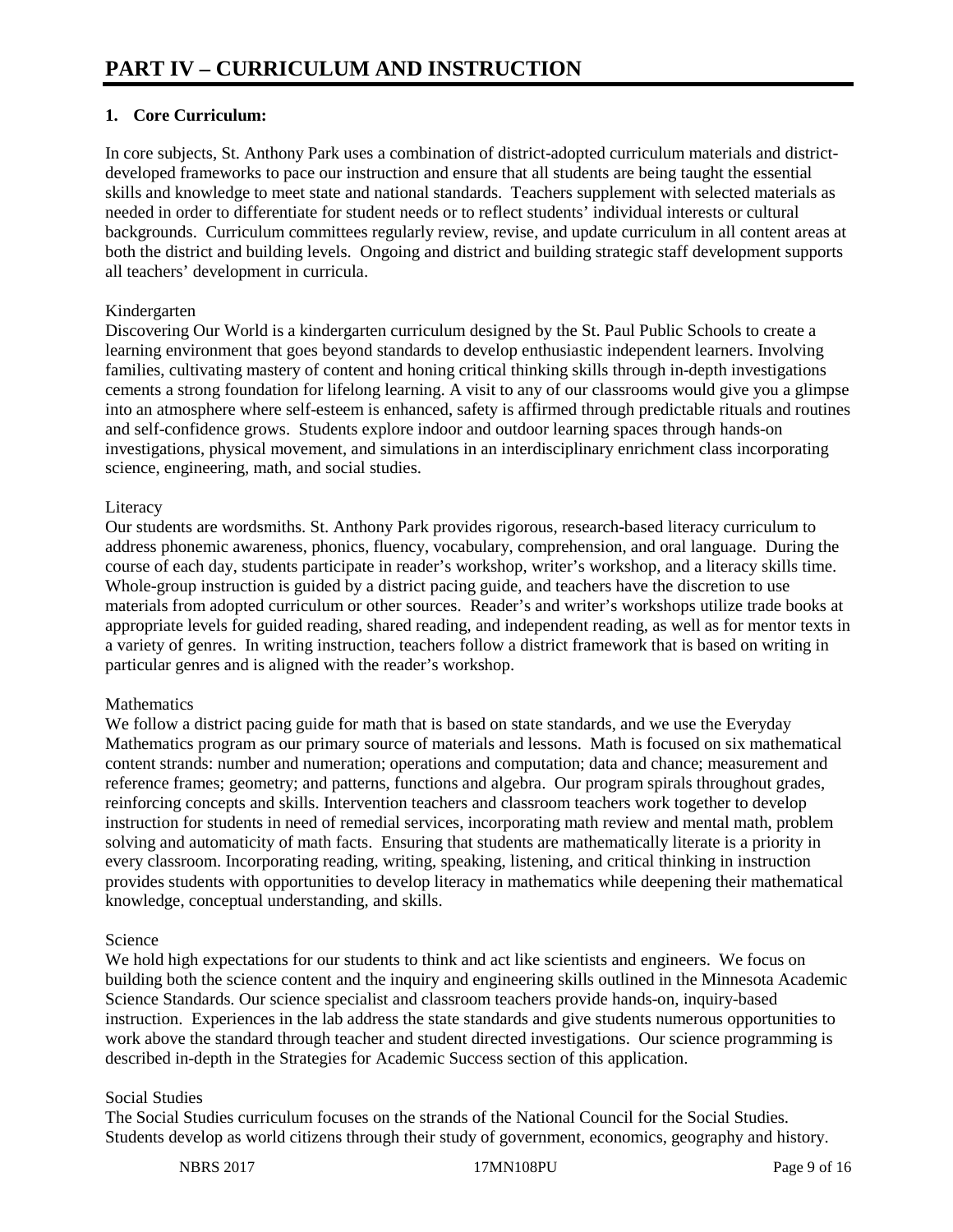Civic engagement opportunities across grades are provided through service learning projects and field trips. Special school-wide programs such as Dr. Martin Luther King, Jr. and Memorial Day assemblies are created by students and staff together each year after intensive study of the history, rights and responsibilities behind national days of remembrance. Economics concepts are taught through literature, hands on projects and inhouse residencies by Junior Achievement.

As much as possible, we seek out and create school-wide activities that align with core curriculum areas in order to make the academic subjects really come alive. In the recent past, student participation in KidsVoting, various Artists in Residency, AMAZE literature immersion, Junior Achievement, SAP School Forest activities and cross grade-level mentoring have provided opportunities for students to apply academic skills and see ways that their knowledge is applicable in real-life situations as citizens and persistent learners.

# **2. Other Curriculum Areas:**

Students experience a comprehensive education at St. Anthony Park, which includes specialized classes in technology, the arts, personal/social development, and physical education. Teachers in these areas support and supplement the core subject areas.

Throughout our district, all students have an iPad to use during their instructional day. At our school, students use technology to gather information, build and reinforce core academic skills as well as create products to demonstrate their learning. All students at SAP also take part in technology classes where project-based, student-centered learning helps to foster their 21st-century skills: creativity and innovation; communication and collaboration; critical thinking and problem solving; research and media literacy. These projects are directly tied to their core classroom curriculum and are often interdisciplinary. Technology lab time is structured so that all classes receive weekly direct instruction while also having the opportunity to sign up for open lab times to pursue individual and classroom projects. Finally, support is provided to students and staff to help develop and integrate multiple pathways for students working towards standards via technology.

Our community deeply values the arts. We believe in the power of art to bring communities together, to see the world from divergent perspectives, and to bring voices to the table that would otherwise be silent.

The General and Vocal Music program offers rigorous, active learning experiences in singing, playing instruments, improvising music, and composing music. Students hone their reflective skills by listening to, analyzing and describing diverse music. The music teacher often collaborates with teams of teachers to meaningfully connect music with what is being studied in their homerooms. For example, students compose and perform live music to introduce their telling of folk stories from different parts of the world. To prepare for this activity, they study different music styles for their featured country and determine ways to use our classroom instruments to produce music that reflects that style.

Children come to the visual art lab once a week to learn, create and explore in a project-based, hands on learning environment. Our art curriculum is based on learning new skills and making ideas become visual communications. By weaving core classroom subjects into visual representation, students learn about their history while creating their own stories. Students learn drawing, painting, sculpture, architecture, printmaking, pottery, weaving, and collage. Each February, great works of art are introduced and taught by a cadre of parent volunteers through a program sponsored by the Minneapolis Institute of Arts. Following the month of learning, students visit MIA to view the pieces they studied in person.

Uniquely, each student at every grade level has a week-long residency with an artist from the vibrant local art scene, like Indonesian instrumental performance, West African drum and dance, or digital photography. Some artists return year after year, creating a tradition at the school and linking one grade's experience to the next.

NBRS 2017 17MN108PU Page 10 of 16 Our school counseling curriculum is comprehensive in nature, developmental in design and delivered school wide. The program promotes and supports academic achievement, personal and social development and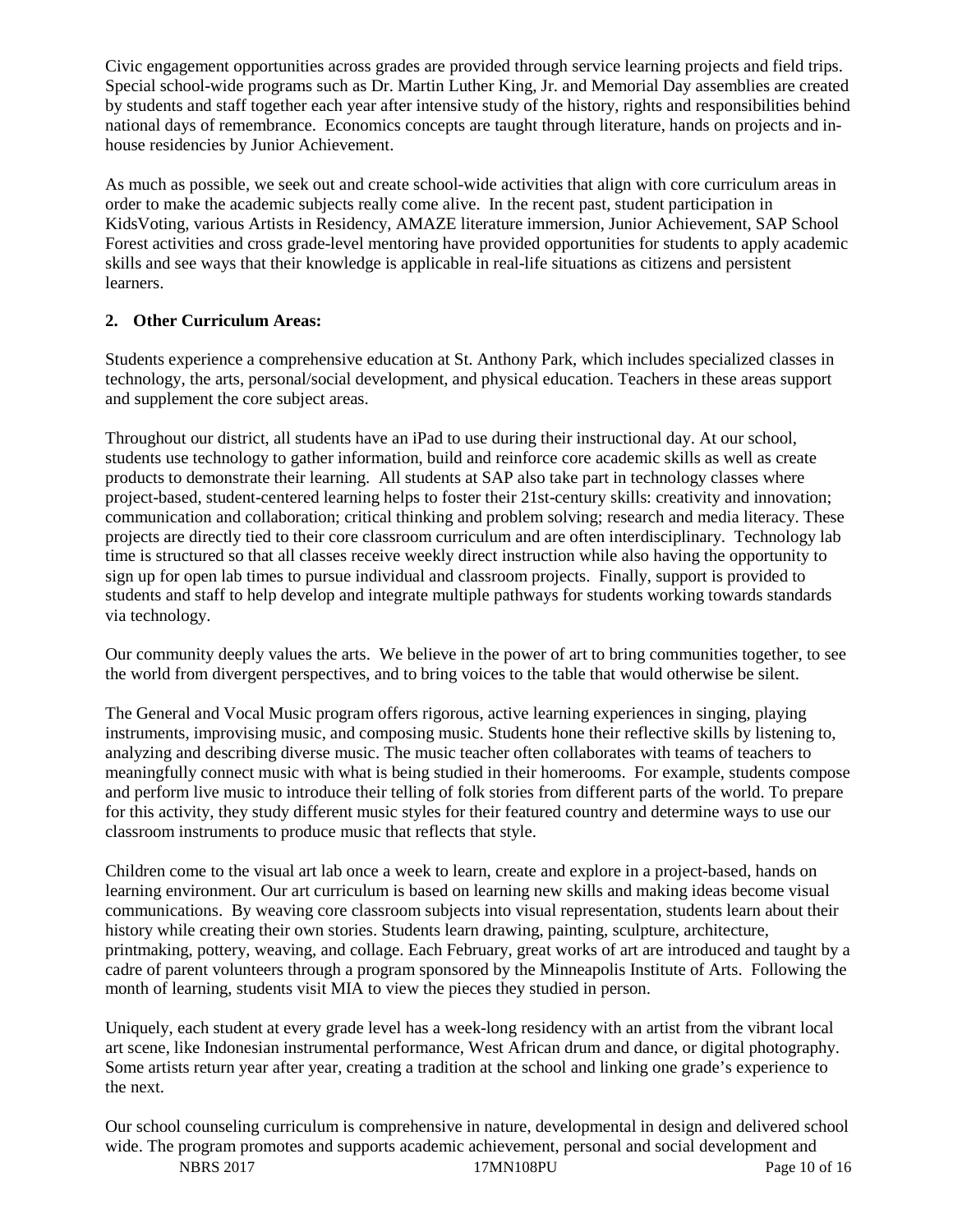career planning for every student. The program is delivered through classroom lessons, social skills groups and individual intensive interventions. The counselor helps students and staff learn to develop mindsets and behaviors such as empathy and compassion, emotion management, and cooperative problem solving needed to be successful through literature, oral language and role-playing examples.

Physical education is based on National and Minnesota PE benchmarks. We focus on the six physical education standards in every unit. Students are taught and exposed to fitness concepts and individual and team sports skills. Our program emphasis is on learning skills and being respectful to all involved. We teach the students what to do, what to say, and how to act during competitive game situations. The most important aspect of PE at St. Anthony Park is making class fun and engaging. Students are more likely to choose an active lifestyle when they have an activity they love and can continue learning and participating in for life. Beyond PE class, we provide many unique opportunities for the students to gain fitness and sports skills. Our school hosts a popular morning fitness club every Friday before school for 60 students. Two thirds of our student body participates in our after school "Running Club", which is strategically placed during the spring state testing season. Students train for a one-mile race that brings together hundreds of people - parents and neighbors - to cheer the runners on.

#### **3. Instructional Methods, Interventions, and Assessments:**

At St. Anthony Park we strongly believe that every student deserves instruction that is tailored to their specific needs as learners, whether they are struggling to meet grade level, very advanced, or somewhere in between. One of our challenges in core subjects is the majority of our subgroups perform 10% or more lower than the whole group proficiency scores in standardized state exams. In all subjects, differentiation in core academic subjects (reading, writing and math) is a part of our everyday school routine.

Our daily literacy block in grades 1-5 includes 150 minutes of daily literacy instruction: reader's workshop, writer's workshop and word skills. During the literacy block, teachers provide Tier 1 core curriculum and differentiation. Tier 2 and Tier 3 instruction include targeted small group or individualized intervention. Three times per year, the Core Reading Assessment Battery provides diagnostic profiles for each student. We monitor and support each student's rate of progress toward and beyond grade level proficiency in order to measure individual student growth.

We are in our second year of partnering with Minnesota Reading Corps, in which two AmeriCorps tutors provide targeted reading interventions to K-3 students. Tutors see "close to proficient" students every day for 20 minutes to practice the areas of phonemic awareness, phonics, and fluency. They are assessed regularly and exited from the program when they meet grade-level standards, at which point tutors and classroom teachers coordinate to admit another student.

In math, beginning in grade two, each grade level team groups students according to a unit pre-test. Teacher teams analyze the assessments together and group the children according to their individual academic needs for that unit. In this way, each student receives educational opportunities tailored to their needs – whether enrichment or extra support. At the end of each unit, students complete the unit test a second time, showing and reflecting on their learning and growth in math. This data is maintained throughout the year and referenced. The same process of pre-testing, grouping, instructing, learning, showing and reflecting continues for each unit. Math is taught at the same time for students in grades 3-5 throughout the building to allow for flexible grouping and acceleration of students, including the opportunity to attend class at neighboring middle and high schools.

For students who are significantly below grade level, our Student Assistance Team meets to review assessments and plan interventions. A cross-grade PLC group meets to analyze our MCA data and identify areas to improve (e.g., specific content strands, grade levels, or student groups). All grade level teams meet on a regular basis to analyze results of classroom assessments. Teachers utilize small flex group instruction in reading, writing, and math according to level of need. This winter our intervention teacher focused on students in fourth grade, one of our highest-need groups. Right now, she supports students in guided reading and strategy work as well as specific skills like making inferences. We have also created small groups for intermediate students who need support with phonics and word skills. In addition, our special education,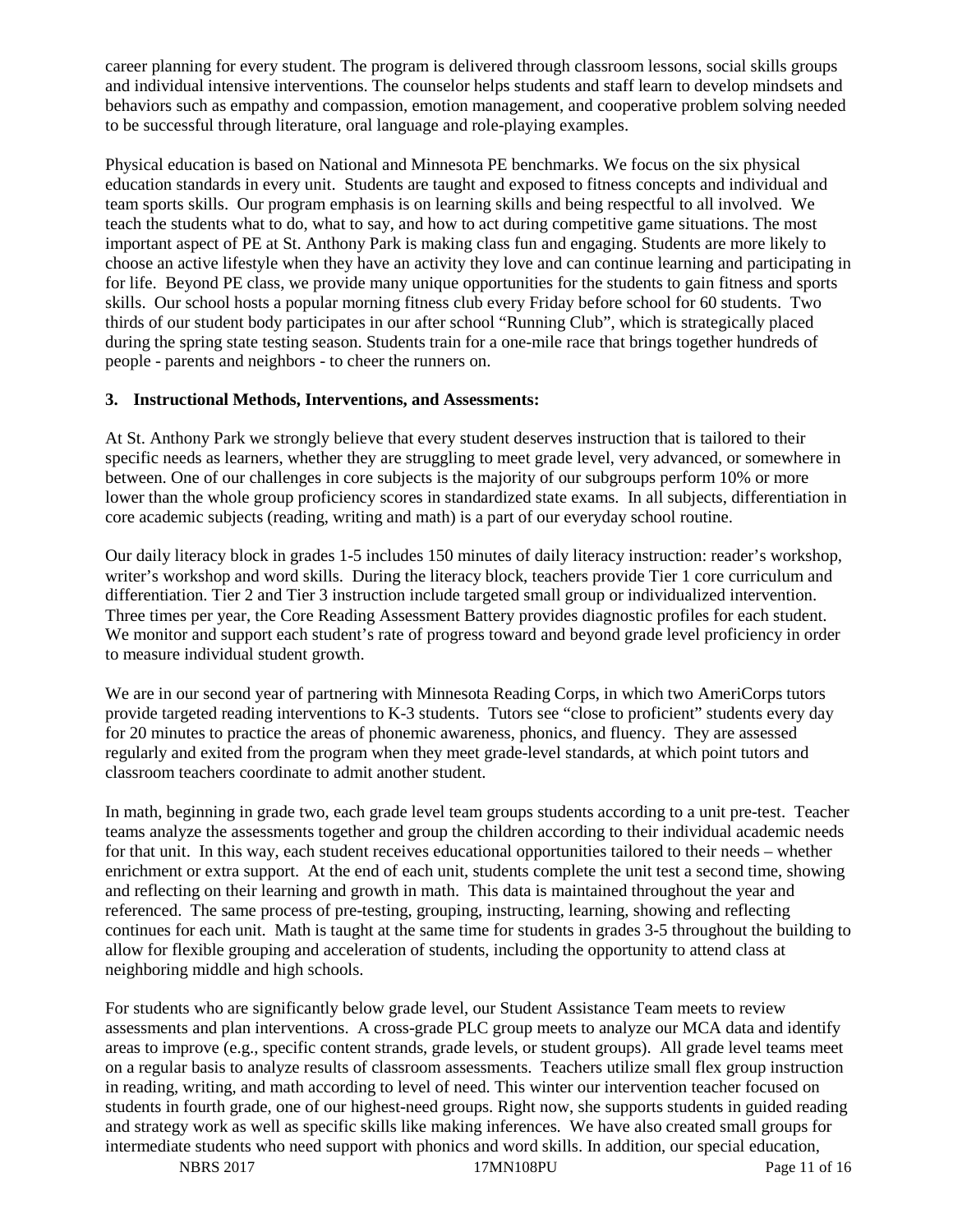ELL, and intervention teachers have worked with classroom teachers in PLCs to identify students for targeted, small-group instruction. At this time, 80% of the students in the groups we identified as needing additional support this year are making significant gains.

As we help some students work toward grade level, we also want to provide acceleration for the 50% of our overall population who are identified as "gifted and talented" by the CogAt7 battery assessment. Every classroom teacher provides higher-level challenges and the opportunity for students to participate in reading, writing and math groups with academic peers. Acceleration is available to all students, regardless of identification.

We want all students to develop their artistic, scientific, athletic, and leadership talents. To that end, for all students we align our Artist in Residence program, instrumental music, Spanish language classes, chess, Destination ImagiNation, FIRST Lego League, It's Our World Student Leadership, and other enrichment activities with the knowledge and skills students are learning in their classrooms.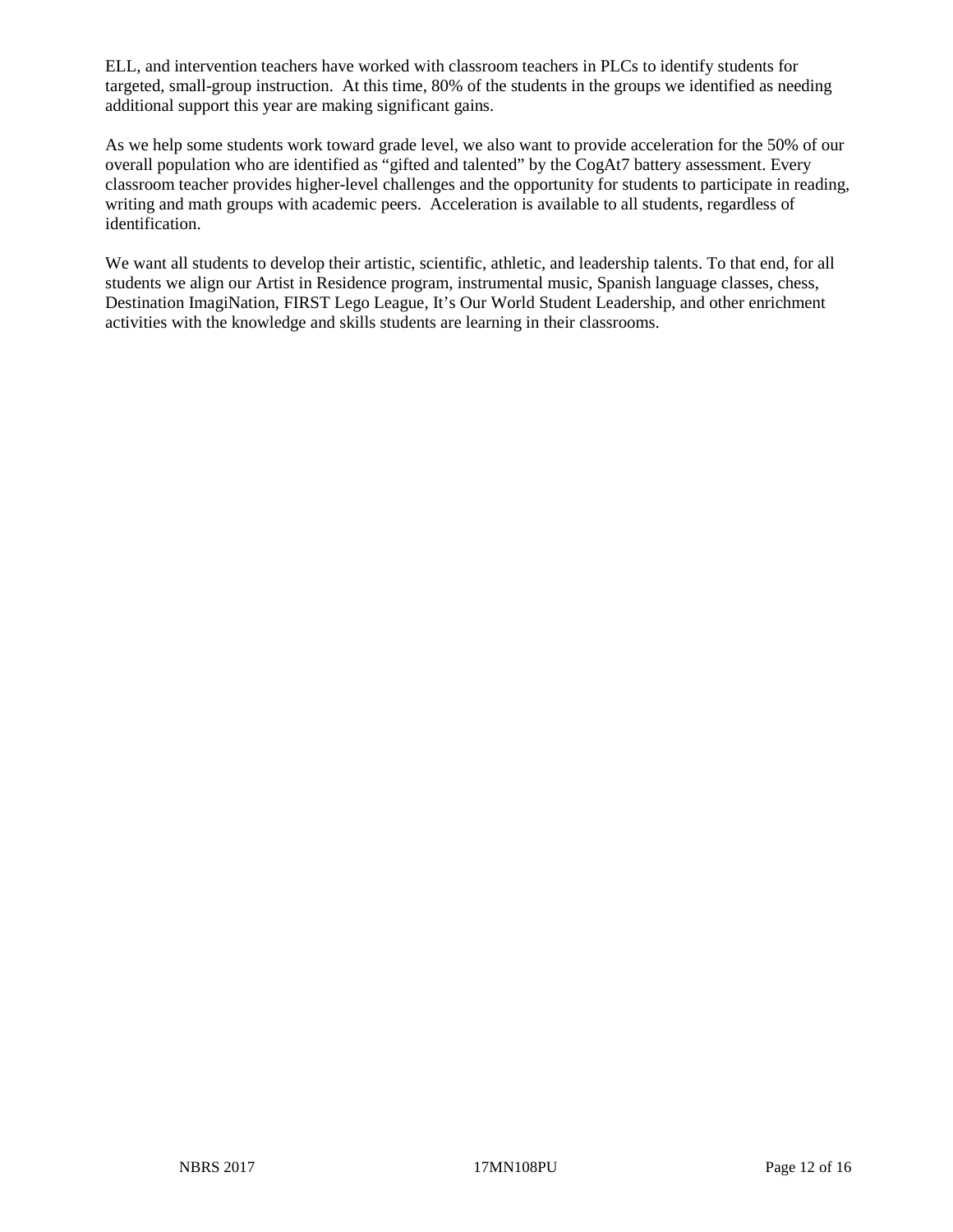# **1. School Climate/Culture:**

Trained, optimistic, and caring staff adeptly weave daily enrichment activities into core subjects that are aligned to standards. We observe each child during the day to be sure academic rigor is sprinkled with laughter, class traditions, personal accomplishment and a strong sense of belonging to a special group. Social growth is as important to us as academic growth. Our support staff including teaching assistants, tutors, special education team and counselor work in tandem with teachers and families to support all students' greatest learning potential.

St. Anthony Park prides itself on being a setting of welcome and kindness. One example is a cultural norm that staff and students greet one another with interest and curiosity. Our music specialist and principal created a small goal to have our students exchange friendly greetings as the school building was entered. Specific elements of a genuine greeting were taught during music class and reinforced during arrival. Acknowledgments and daily check-ins continue at each classroom door and again in morning meetings. Morning meetings are practiced by the majority of the classrooms, as children begin their day in a circle, greeting each other by name, sharing special experiences orally with each other, and joining together in cooperative activities that help set the tone for the day and help feed a classroom community spirit of cooperation and expectation.

Extended recess before lunchtime is an example of student voice and choice at St. Anthony Park where students' individual needs are honored. Students who want more time for fresh air and movement have the choice to stay outside while others who choose a longer time to eat and talk with peers also have freedom to make a personal choice. Extended recess helps to support a healthy school climate during lunchtime as well as through the day. Office visits for behavioral incidences significantly dropped after the implementation of this program. Thoughtfully staggering the arrival times of students to the lunchroom has resulted in a pleasant lunch time experience for students and staff.

Staff members are supported and challenged to work with rigor to enhance their skills and develop professionally. Teachers work in close knit teams, availing themselves of professional resources and each others' expertise. Grade level teams also coordinate with specialists, connecting on a daily basis regarding student growth and development. Staff retention is high, due in part to a sense of being respected and appreciated by other staff, the principal, families and community members. When there are needs to address, the focus is to educate and practice new expectations with warmth and high expectations.

#### **2. Engaging Families and Community:**

Families are welcome and key partners in student learning at St. Anthony Park. Every adult is included as a member of our school's parent-teacher organization, the St. Anthony Park School Association. Hundreds of volunteers are recruited and thousands of dollars raised in a mission to support, encourage, and enhance the learning at St. Anthony Park.

Thanks to families and community, we are able to offer an abundant array of school enrichment opportunities. Many volunteers run the annual "Celebration of Talent," a trio of events that includes an art show, publication of the literary journal, and the Talent Show. Last year, volunteers posted over 350 pieces of student artwork, assisted in the publication of student writing and produced the evening talent show.

In addition to one-time events, we also have ongoing opportunities for the greater community to be involved with our school. Our tutor program draws family members, college students, and retirees who are looking to provide ongoing support to students in the areas of reading, writing, and math. Our school averages 20 volunteer tutors in any given week, who spend approximately 665 hours assisting students per school year. In the 2015-2016 school year, 15% of our student population worked with a tutor for at least 1.5 months of the year.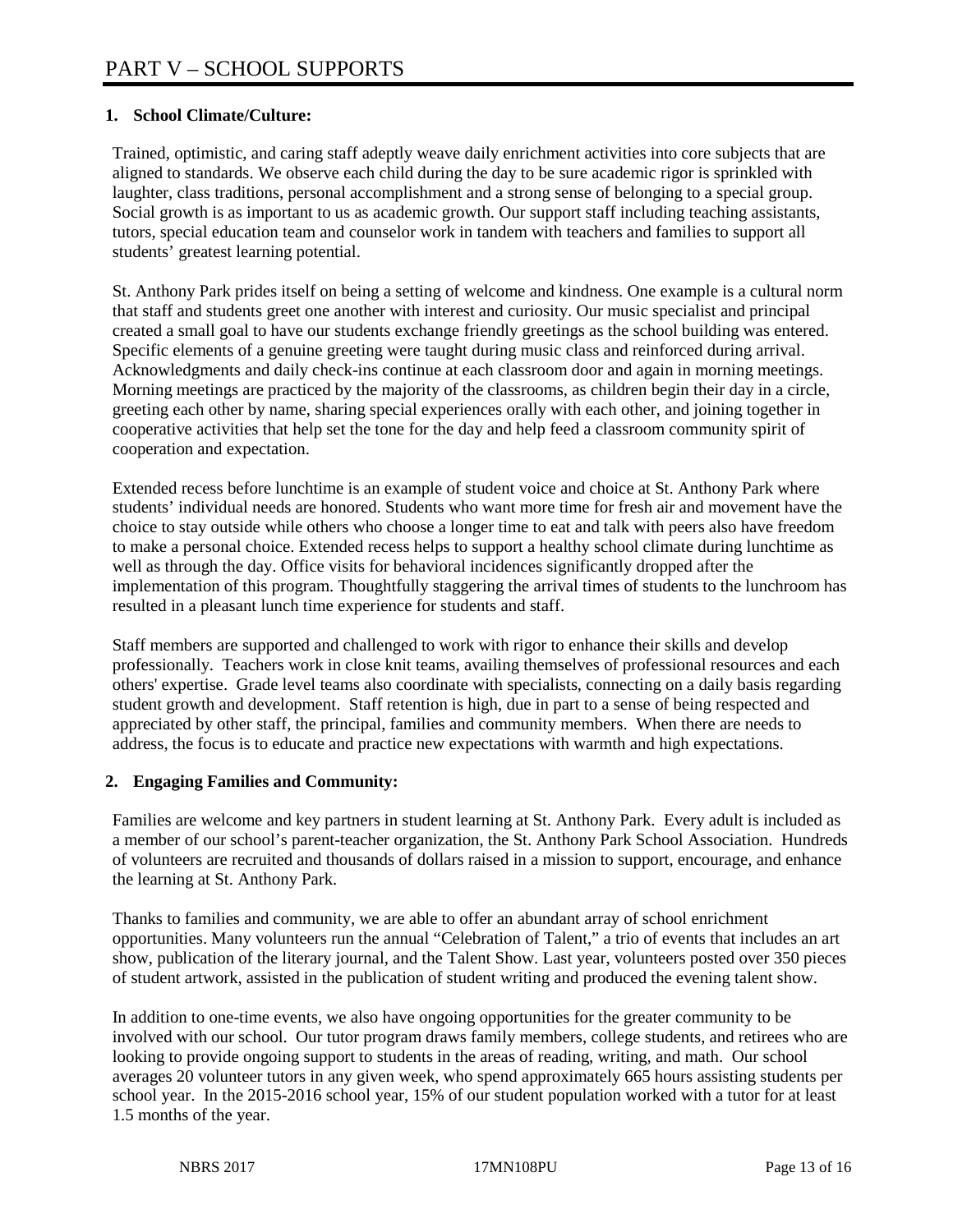We also have a unique relationship with our local public library. Each month, students walk to the library to have a shared reading experience, which is coordinated between classroom teachers and the library staff. Students check out books from the public library, and avail themselves of the research and professional help in order to gain access to multiple sources of reading material.

Our students see the University of Minnesota adjunct to their lives and can visualize themselves as students there, in part because of frequent visits to such programs as Physics Force, Raptor Center, and a UMN hosted day for the entire fifth grade class.

We have noticed that while our building has a vibrant, racially and ethnically diverse student population, we see mostly white faces at the majority of our meetings and events. Because we want to hear and affect change through non-dominant voices, we deliberately focus on reaching out to families of color. For example, some of our staff participate in a home visit program sponsored by the teacher federation. School programs and events now often include a prayer room and child care.

# **3. Professional Development:**

Our Teacher Development and Evaluation (TDE) practice was developed by our school district and local teachers union to meet Minnesota Statute 122A.41 d. TDE includes opportunities for educators to set goals for themselves and work towards those goals to impact student learning and to participate in a three-year evaluation cycle with multiple opportunities for feedback, reflection, and professional development.

Teachers reflect on their practice individually and collectively as they gather weekly in data-driven professional learning communities and staff trainings. There is a high level of ownership as teachers plan professional development (PD) that is relevant to individual and collective needs. PD participation allows us to better understand how our students learn, gather new ideas, sharpen and acquire skills and develop collaborative professional relationships.

Some PD is built upon anti-bias development theories, and promotes social and emotional well-being for staff and students. Our Equity Team examines the school's practices, programs, structures, climate, and culture to identify barriers to equity and excellence, leading to systemic change efforts to promote high levels of achievement. The team provides equity facilitation with the staff. For example, studies around shared literature focused on issues such as race and diversity. We partner with local and national organizations such as The Emily Program, a national leader for eating disorders located in our immediate neighborhood, and AMAZE/Families All Matter to create welcoming classrooms that affirm students across many personal and social identities.

Our School Forest Committee arranged for facilitators from the MN Department of Natural Resources to lead staff through PD using our outdoor classroom space, the Langford Park School Forest. K-5 teachers and specialists learned ways to engage students in outdoor learning through inquiry incorporating language arts, science, math, and more.

The Technology Committee supports Personalized Learning initiatives as well as technology PD. Formal sessions start with examining the Substitution-Augmentation-Modification- Redefinition model of technology integration and our district's Essentials of Personalized Learning. Whole group and one-to-one trainings are designed to help staff acquire employable strategies that advance their ability to meet students' individual learning needs. Time is given at staff meetings for discussions between peers on a topic related to technology implementation and successful strategies.

We are committed to continuous learning to ensure that all students have a premier education. We know that each student is an individual, and learns as such. Our PD systems ensure we have each student's learning style, self-identification and singular background in mind as we design learning opportunities for growth.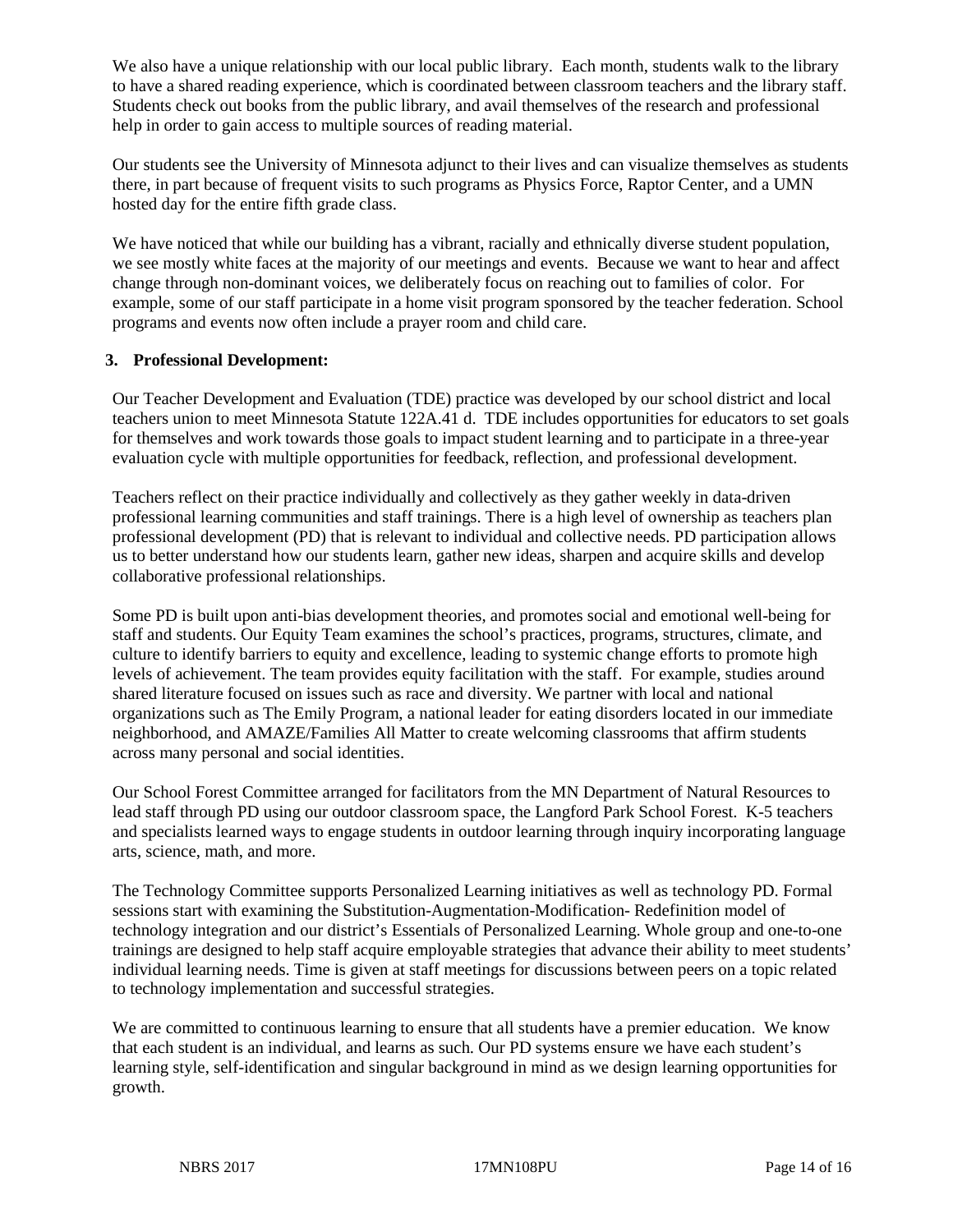#### **4. School Leadership:**

All stakeholders at St. Anthony Park Elementary are committed to our mission, to "provide a well-rounded, quality education that develops the whole child to become a lifelong learner and global citizen" and are driven by our vision for "the community of St. Anthony Park School to join together to create a welcoming, respectful, and caring environment where all learners are challenged, motivated and successful."

Towards this end, the principal adheres to the principles of shared leadership by offering multiple routes and roles for staff members to contribute professional strengths and explore curiosity. Staff are encouraged to participate in building-led professional development that is student achievement centered and to take part in multiple committees each year. Teams and committees work collaboratively in specific areas that affect students, staff, and parents/guardians. An example is the Student Assistance Team (SAT). Staff led, it provides support for teachers to meet the unique learning and behavioral challenges of specific students. The goal of SAT is to assist school staff and students needing intensive interventions or differentiated instruction to assure their success in general education.

Staff partner with family members in a variety of leadership roles: student learning, volunteerism, fundraising, and systems. Our Site Council, for example, is a collaboration between parents, staff, and community members. A small and representative group comes together to work on continuous improvement of the relationship between home, school and community. Its purpose is to be a sounding board for the principal, to inform about what parents and families are thinking, and share input regarding decision-making for SAP that is not focused on fundraising. Council members examine the school's School Continuous Improvement Plan and Minnesota Comprehensive Achievement data, and suggest any necessary changes. Some of our discussions have included racial disparity and the achievement gap, opportunities for gifted and talented students at SAP, values of the families we serve, and school budget priorities. Minutes and information learned are shared with the larger community.

Teachers and principal daily exemplify positive leadership for students, and across grade levels students are encouraged to use their strengths for the benefit of all. Being the oldest, 5th graders take on many roles, from patrolling the street crossings to being buddy readers, to leading our building's recycling program. "It's Our World" is a 5th grade leadership group that organized service opportunities for the whole school. Two highlights include collecting over 500 pounds of food for Keystone Community Services and 900 books for local and global organizations. Real-life civic engagement and service helps the conceptual come alive and provides affirmative models for younger students.